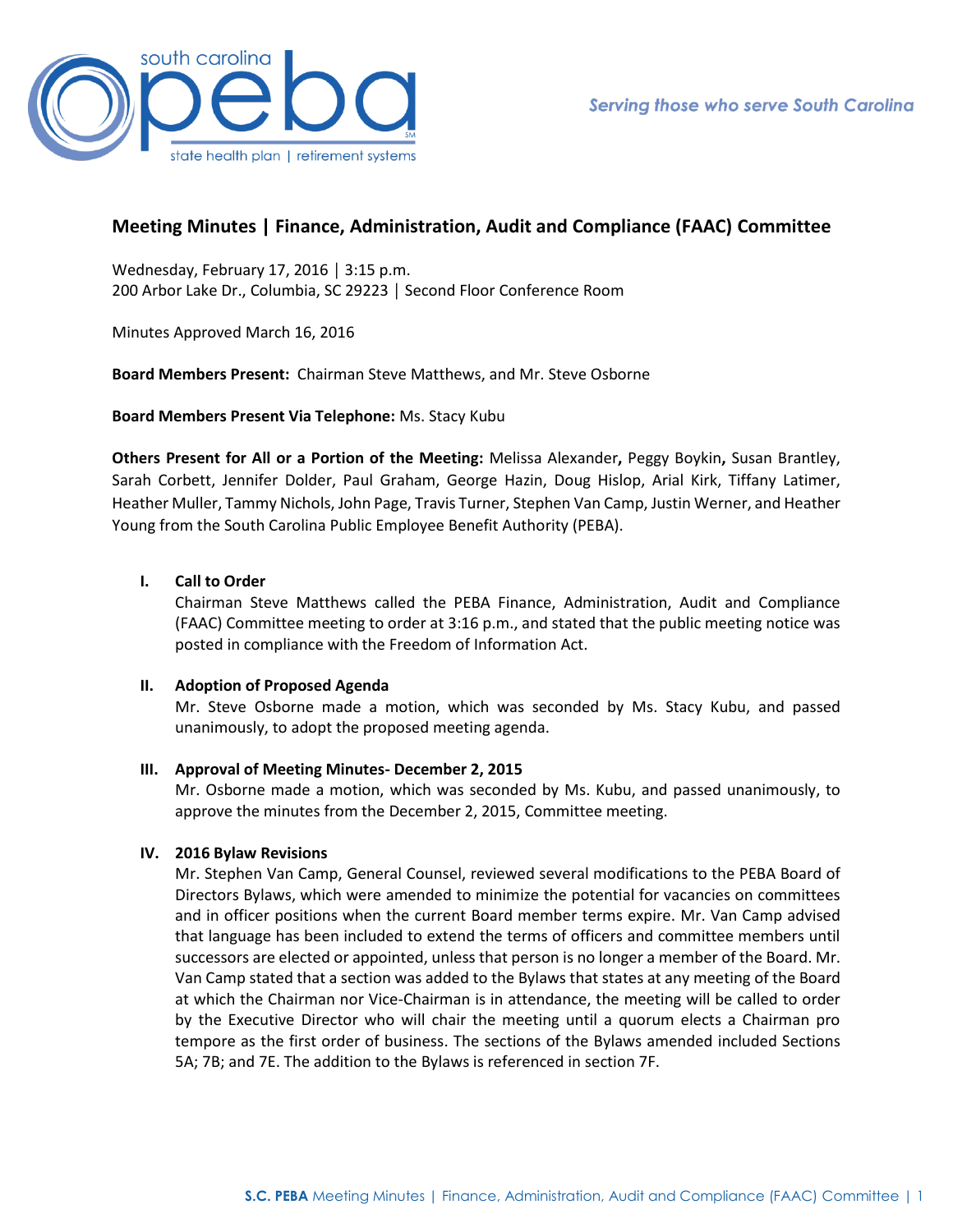Mr. Osborne made a motion, which was seconded by Ms. Kubu, and passed unanimously, to approve the proposed modifications to the PEBA Board of Directors Bylaws, and recommend the modifications to the full Board for approval.

### **V. Review of Strategic Plan**

Ms. Sarah Corbett, Chief Operating Officer, advised that the Board's Strategic Plan will be reviewed in April at the Board retreat, and asked the Committee if there were any strategic changes to the FAAC Committee charter that should be considered before the Board retreat. The Committee agreed that there were not any changes that needed to be made to the FAAC Committee Charter at this time.

#### **VI. Retirement Readiness**

Ms. Jennifer Dolder, Employer Services Director, introduced herself to the Committee, and provided a presentation related to helping PEBA's members prepare for retirement. Ms. Dolder explained that one of PEBA's goals is to increase retirement awareness by providing general education and resources on planning, saving, and investing. Ms. Dolder emphasized the importance of generational targeting and supporting members at any stage in their career, from early and mid-career employees to those who are retirement eligible. Ms. Dolder also highlighted the importance of engaging both members and employers in retirement preparation.

#### VII. **Old Business/Director's Report**

Chairman Matthews reminded the Committee that the Board adopted an Ethics and Conflict of Interest Policy in 2014, and stated that the Board's Policy is in compliance with the Code of Conduct Policy that was recently developed for the Governor's Cabinet Agencies. Chairman Matthews announced that Ms. Melissa Alexander, legal counsel for PEBA, is also PEBA's internal Ethics Officer, and can advise employees if they have questions in regards to ethics reporting. Ms. Alexander pointed out that all employees will be required to complete an online Code of Conduct course.

Ms. Peggy Boykin, Executive Director, stated that the House Ways and Means Full Committee will begin budget hearings the week of February 22, 2016. Ms. Boykin stated that the Governor's version of PEBA's budget includes an additional \$96 million in recurring funds as a line item appropriation to the pension fund that will provide funding for the one half percent contribution increase that will be required to absorb the investment losses from fiscal year 2015. Ms. Boykin advised that the Governor's version of the budget also includes \$26.2 million in funding for the State Health Plan, and would require a premium increase for employers and employees. Ms. Boykin added that if the Governor's version of the budget is adopted, employees would pay an additional 92 cents per month for the State Health Plan effective January 1, 2017.

**VIII. Executive Session to Receive Legal Advice Concerning Services to be Provided by Mandiant and Statewide Term Contract Number 4400010630 Pursuant to S.C. Code of Laws § 30-4-70 (a)(2).** At 4:00 p.m., Mr. Osborne made a motion, which was seconded by Ms. Kubu, and passed unanimously, to recede into executive session to receive legal advice concerning services to be provided by Mandiant and Statewide Term Contract Number 4400010630.

The Committee reconvened in open session at 4:09 p.m. Chairman Matthews announced that no action was taken by the Committee while in executive session.